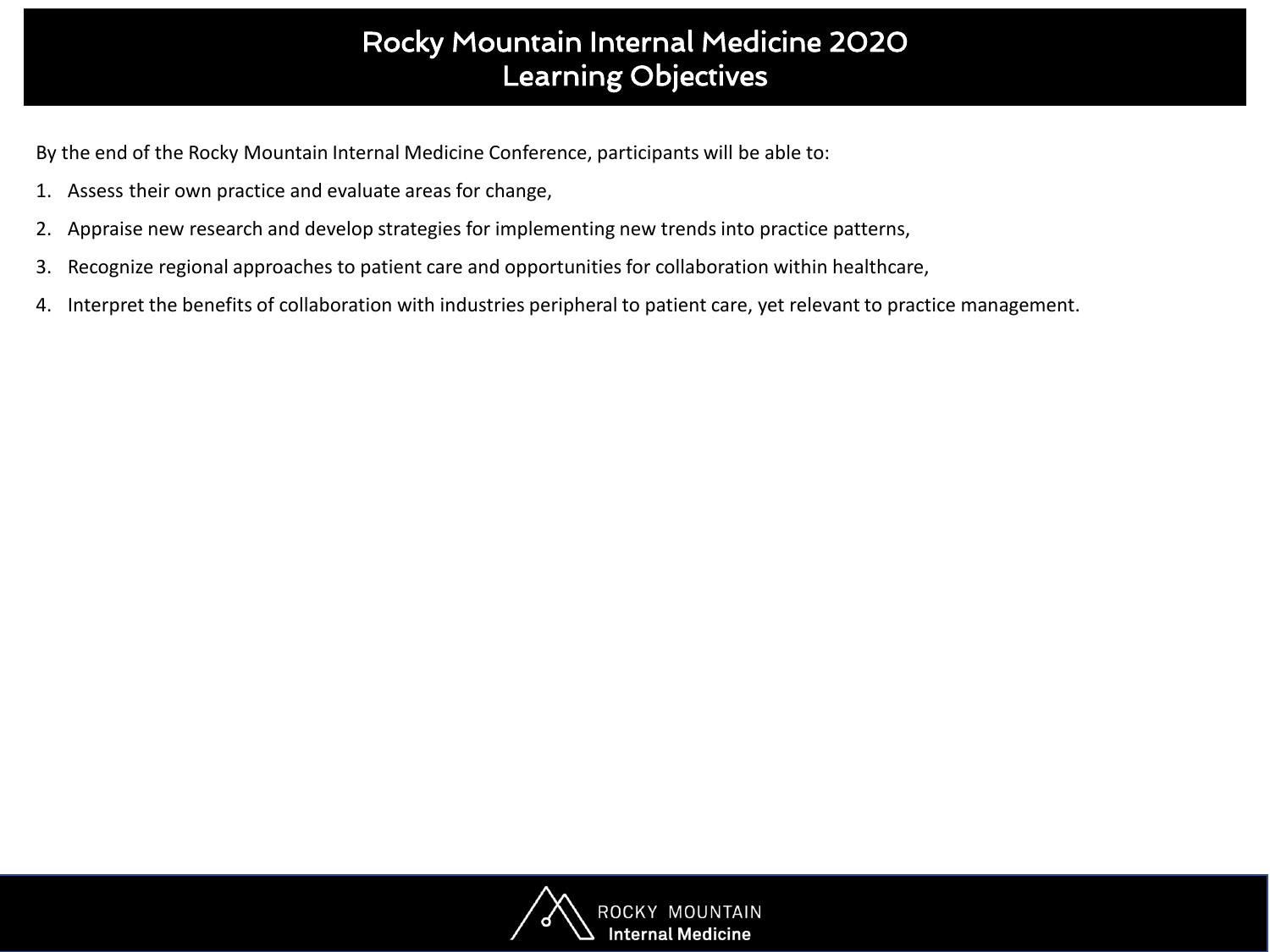## Thursday, November 19, 2020

| <b>Start</b><br><b>Time</b> | End<br><b>Time</b> | <b>Talk Title</b>                                                                                                                                                        | <b>Learning Objectives</b>                                                                                                                                                                                                                                                                                                                                                                                  | Speaker(s)                                  |
|-----------------------------|--------------------|--------------------------------------------------------------------------------------------------------------------------------------------------------------------------|-------------------------------------------------------------------------------------------------------------------------------------------------------------------------------------------------------------------------------------------------------------------------------------------------------------------------------------------------------------------------------------------------------------|---------------------------------------------|
| 1300                        | 1315               | <b>Opening Remarks</b>                                                                                                                                                   |                                                                                                                                                                                                                                                                                                                                                                                                             | Dr. Lee-Ann Hawkins and<br>Dr. Rahim Kachra |
| 1315                        | 1335               | Dr. Robert J. Herman Plenary Session -<br>The Edmonton Zone Virtual Hospital: A<br>Novel Way of Delivering Healthcare                                                    | Describe an overview of the development and understand the<br>1.<br>operationalization of the EZ Virtual Hospital model.<br>Describe the VH program services and experience to date.<br>2.                                                                                                                                                                                                                  | Dr. Narmin Kassam                           |
| 1335                        | 1345               | Questions                                                                                                                                                                |                                                                                                                                                                                                                                                                                                                                                                                                             |                                             |
| 1350                        | 1410               | Patient-Centered Anticoagulation<br>Management: The Role of<br>Multidisciplinary Teams and Patient<br>Engagement in the Care of Patients on<br>Long-Term Anticoagulation | Describe the role of multidisciplinary teams in management of<br>1.<br>anticoagulation patient populations.<br>Describe the patient engagement strategies that are used in the<br>2.<br>management of patients on longterm anticoagulation.<br>Identify the evidence for multidisciplinary teams and patient<br>3.<br>engagement in supporting improvements in outcomes for patients<br>on anticoagulation. | Dr. Elizabeth MacKay                        |
| 1410                        | 1420               | Questions                                                                                                                                                                |                                                                                                                                                                                                                                                                                                                                                                                                             |                                             |
| 1420                        | 1430               | <b>Break</b>                                                                                                                                                             |                                                                                                                                                                                                                                                                                                                                                                                                             |                                             |
| 1430                        | 1505               | Top 5 Papers of 2020                                                                                                                                                     | Describe the top 5 papers of 2020 that are highly relevant to<br>1.<br>General Internal Medicine.<br>2. Know the limitations of the conclusions of the top 5 articles as it<br>pertains to the General Internal Medicine patient population.<br>3. Recognize the implications of the top 5 papers to General<br>Internal Medicine practice and education.                                                   | Dr. Anthony Battad                          |

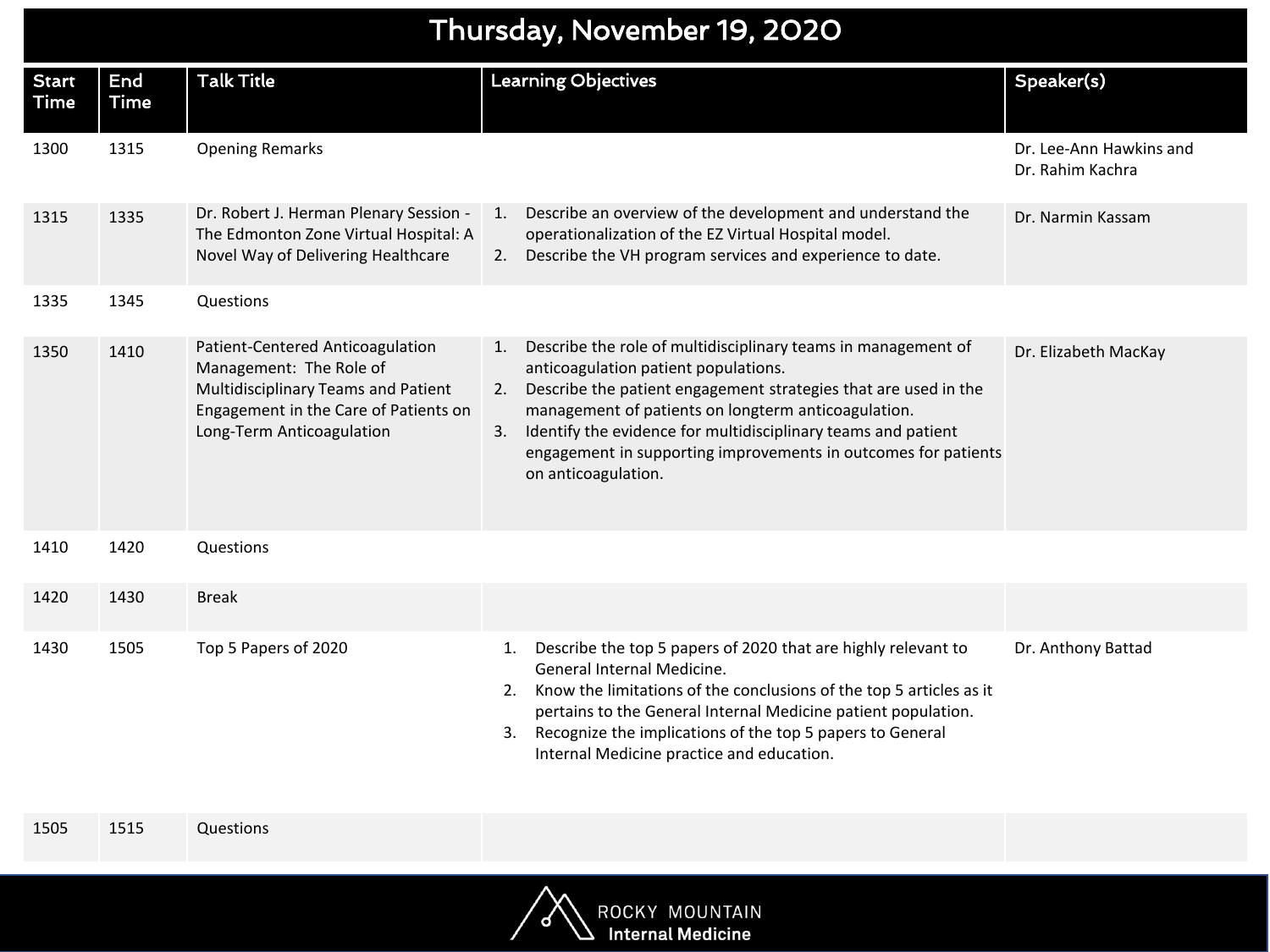| Thursday, November 19, 2020                  |             |                                                                                                                  |                                                                                                                                                                                                                                                                                                                                                                                            |                                                                   |  |
|----------------------------------------------|-------------|------------------------------------------------------------------------------------------------------------------|--------------------------------------------------------------------------------------------------------------------------------------------------------------------------------------------------------------------------------------------------------------------------------------------------------------------------------------------------------------------------------------------|-------------------------------------------------------------------|--|
| <b>Start</b><br>Time                         | End<br>Time | <b>Talk Title</b>                                                                                                | <b>Learning Objectives</b>                                                                                                                                                                                                                                                                                                                                                                 | Speaker(s)                                                        |  |
| AM Edwards/ACP Lecture - 30 minutes with Q&A |             |                                                                                                                  |                                                                                                                                                                                                                                                                                                                                                                                            |                                                                   |  |
| 1520                                         | 1540        | AM Edwards/ACP Lecture<br>Randori Kumite<br>(40 Years in Rural General Internal<br>Medicine)                     | 1. Recognize the benefits of a career in rural General Internal<br>Medicine.<br>Identify that Generalism and Partialism are not dichotomous, as a<br>2.<br>practitioner can be both.<br>Navigate the line between EBM & MBE.<br>3.<br>Experience the patient to improve the patient experience.<br>4.<br>Consider living medicine with meaning, passion, and purpose.<br>5.                | Dr. Michael Kenyon                                                |  |
| 1540                                         | 1550        | Questions                                                                                                        |                                                                                                                                                                                                                                                                                                                                                                                            |                                                                   |  |
| 1550                                         | 1600        | Break                                                                                                            |                                                                                                                                                                                                                                                                                                                                                                                            |                                                                   |  |
| 1600                                         | 1645        | Debate<br>OK Boomer: BIRT Teaching Millennials<br>Requires a Special Skillset and<br>Perhaps a Set of Kid Gloves | Explain how teaching medical students and residents from<br>1.<br>different generations has evolved.<br>Challenge whether residency training efforts for millennials<br>2.<br>should focus on new methods and strategies.<br>Describe the importance of evolving training methods and<br>3.<br>strategies to adapt to different learning styles, influences, and<br>changes in technology. | Dr. Glen Drobot<br>Dr. Tania Pannu<br>Moderator: Dr. Rahim Kachra |  |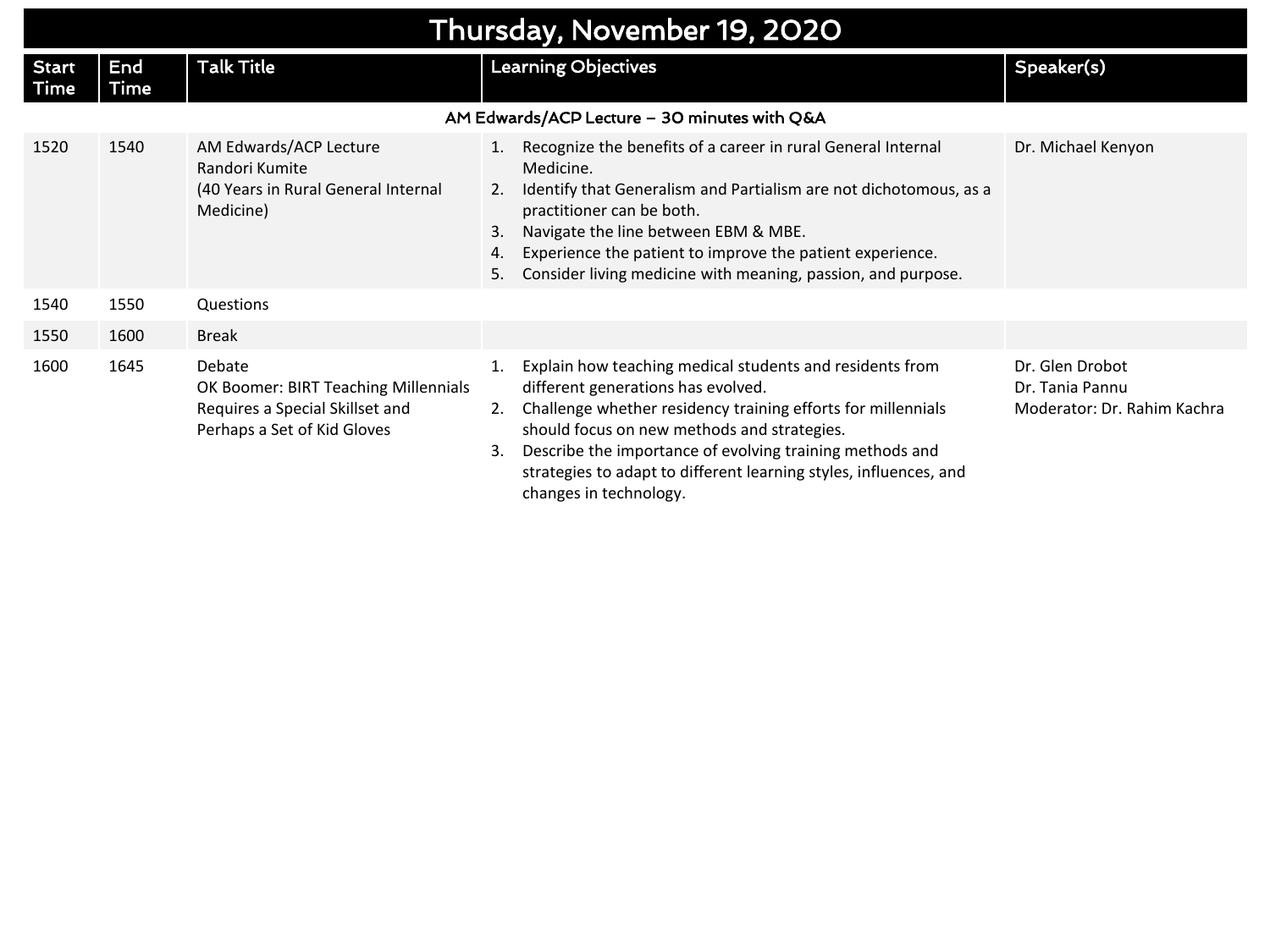## Friday, November 20, 2020

| <b>Start</b><br>Time | End<br><b>Time</b> | <b>Talk Title</b>                                                                                      | <b>Learning Objectives</b>                                                                                                                                                                                                                                                                                  | Speaker(s)          |
|----------------------|--------------------|--------------------------------------------------------------------------------------------------------|-------------------------------------------------------------------------------------------------------------------------------------------------------------------------------------------------------------------------------------------------------------------------------------------------------------|---------------------|
| 1300                 | 1320               | Pandemic Perspectives - COVID-19                                                                       | To summarize the salient features of the COVID-19 pandemic.<br>$\mathbf{1}$ .<br>To discuss perceptions, controversies, and dissecting myths from<br>2.<br>facts.<br>To provide perceptions of COVID-19 from a global vantage point.<br>3.                                                                  | Dr. John Conly      |
| 1320                 | 1330               | Questions                                                                                              |                                                                                                                                                                                                                                                                                                             |                     |
| 1330                 | 1500               |                                                                                                        | WORKSHOPS: Concurrent sessions - 30 minutes each with Q&A - Can attend up to three workshops                                                                                                                                                                                                                |                     |
|                      |                    | An Evidence Update on the Prevention<br>and Treatment of COVID-19-Related<br>Thrombosis                | Describe the pathophysiology of thrombosis in COVID-19<br>1.<br>patients.<br>Describe the risk of thrombosis in hospitalized and discharged<br>2.<br>patients with COVID-19.<br>3.<br>Apply the latest evidence for thromboprophylaxis and<br>anticoagulation management in patients with COVID-19          | Dr. Leslie Skeith   |
|                      |                    | COVID-19 and the Liver: Updates and<br><b>Case Studies</b>                                             | Understand liver manifestations in COVID-19 infection.<br>$\mathbf{1}$ .<br>Discuss current management strategies in patients with COVID-<br>2.<br>19 and chronic liver diseases.                                                                                                                           | Dr. Hin Hin Ko      |
|                      |                    | COVID-19 and the Skin                                                                                  | Describe dermatological manifestations in patients infected with<br>1.<br>COVID-19.<br>Identify risks of dermatological complications in patients infected<br>2.<br>with COVID-19.<br>Identify the role of Internists in managing dermatological<br>3.<br>complications of patients infected with COVID-19. | Dr. Jaggi Rao       |
|                      |                    | Immigrant and Refugee Health: Unique<br><b>Considerations to a Common Medical</b><br>Problem - Anaemia | Identify unique causes of anaemia amongst immigrant and<br>1.<br>refugee population.<br>Describe a standard work-up approach to these unique<br>2.<br>aetiologies.                                                                                                                                          | Dr. Jonathan Laxton |